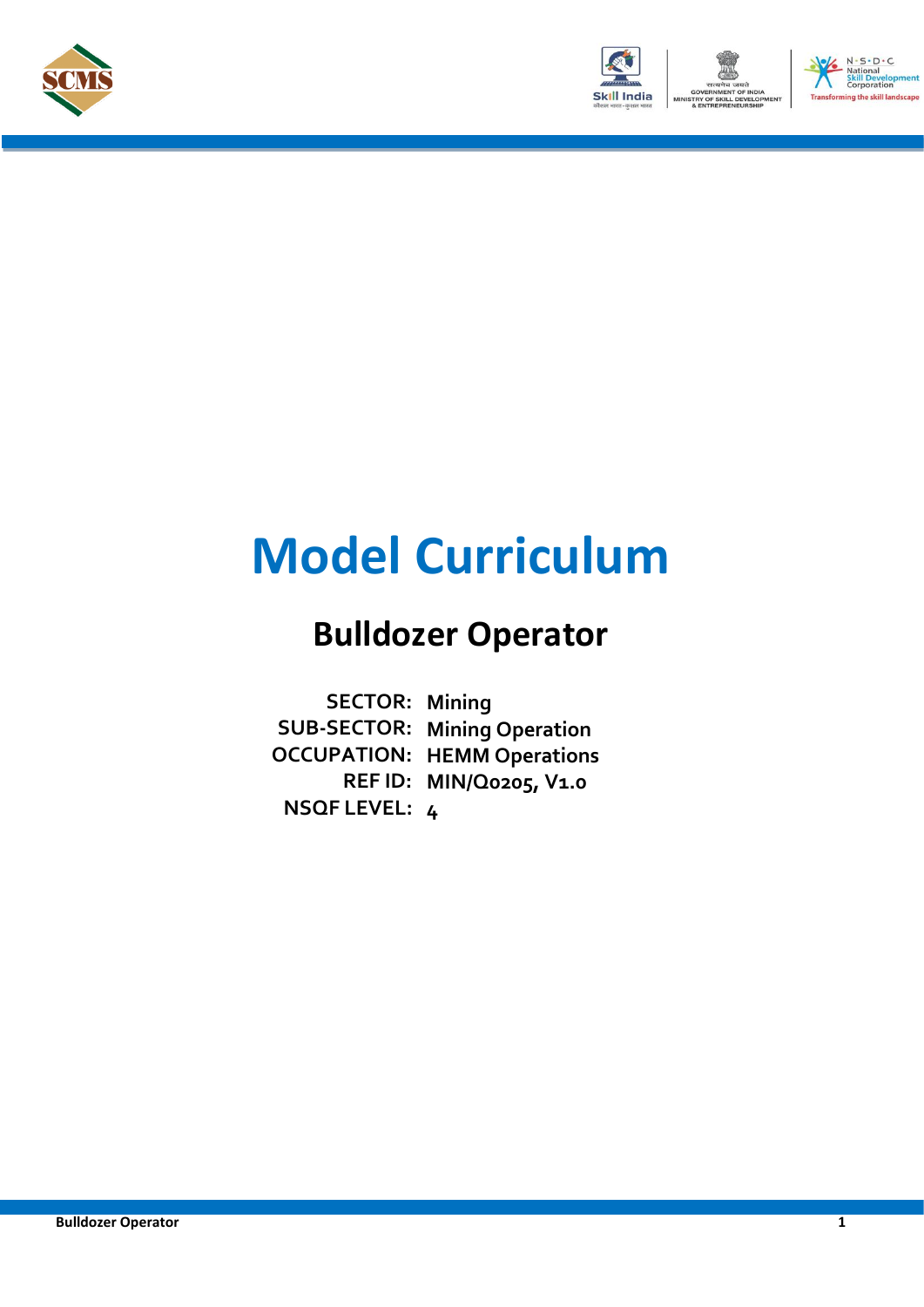



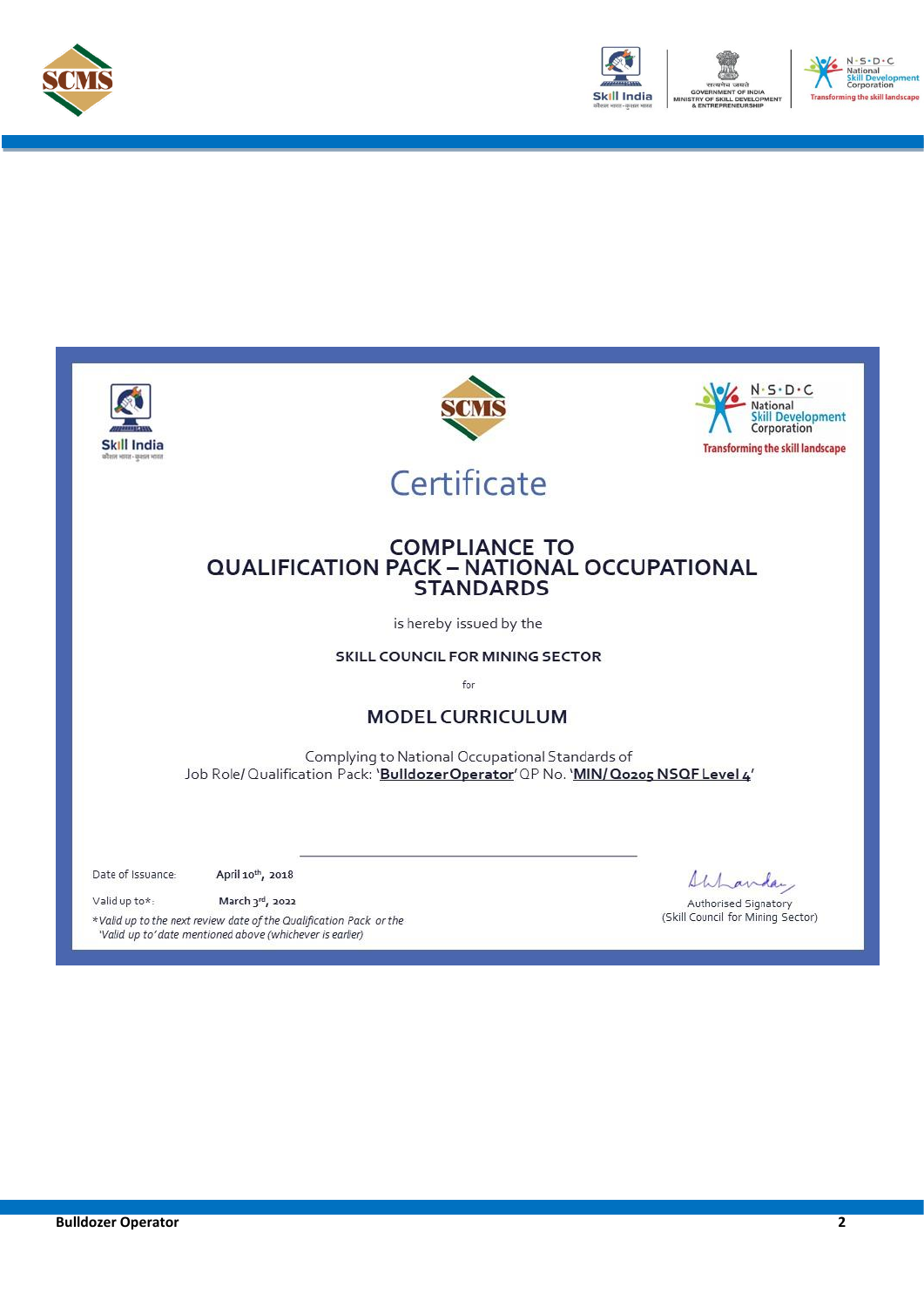





### **TABLE OF CONTENTS**

| 1. Curriculum                    |  |
|----------------------------------|--|
| <b>2. Trainer Prerequisites</b>  |  |
| 3. Annexure: Assessment Criteria |  |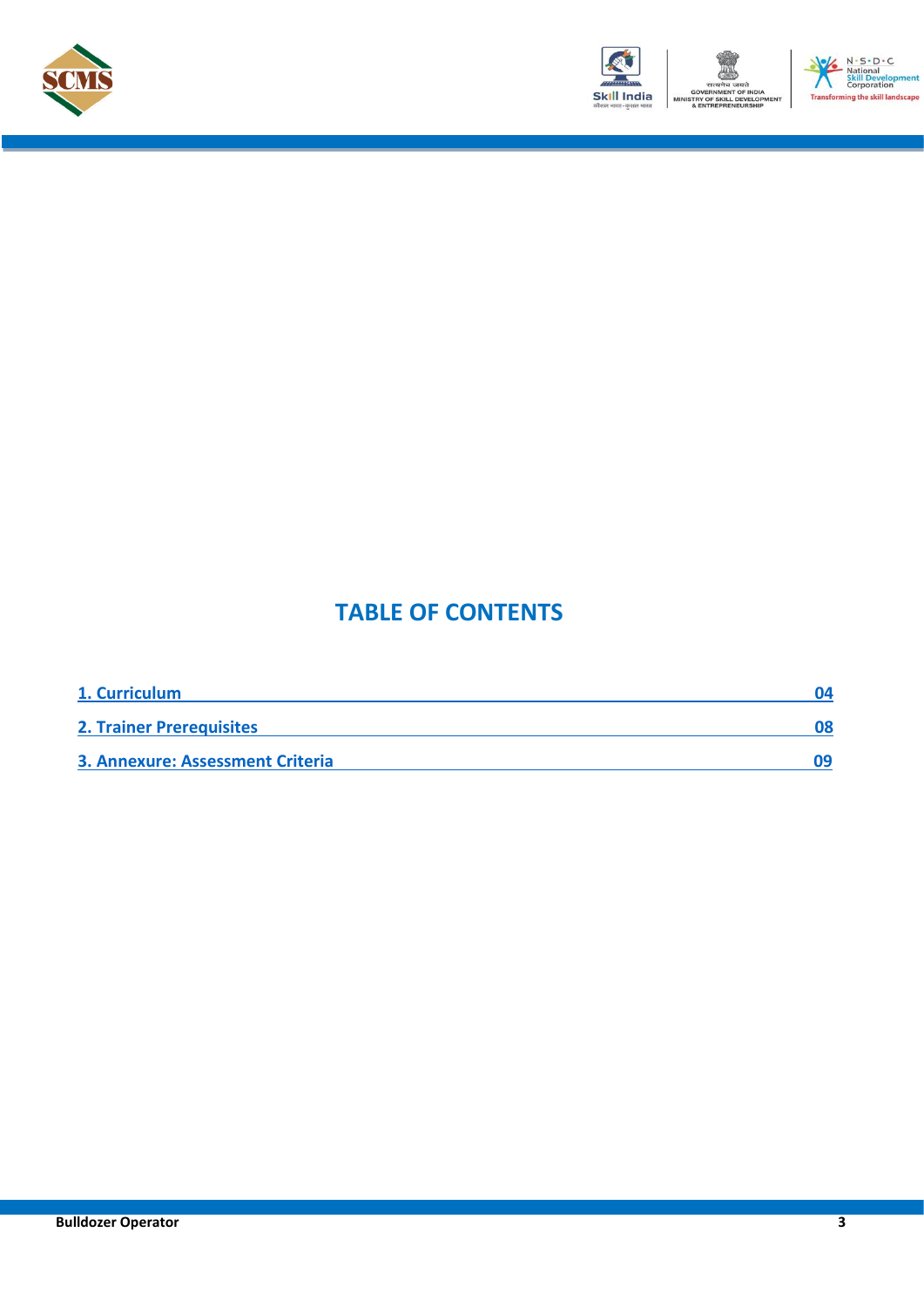



## <span id="page-3-0"></span>**Bulldozer Operator**

This program is aimed at training candidates for the job of a "Bulldozer Operator", in the "Mining & Allied" Sector/Industry and aims at building the following key competencies amongst the learner.

| <b>Program Name</b>                                   | <b>Bulldozer Operator</b>        |                                                                       |            |
|-------------------------------------------------------|----------------------------------|-----------------------------------------------------------------------|------------|
|                                                       |                                  |                                                                       |            |
| <b>Qualification Pack Name &amp;</b><br>Reference ID. | MIN/Q0205                        |                                                                       |            |
| <b>Version No.</b>                                    | 1.0                              | Version update date                                                   | 24/03/2014 |
| <b>Pre-requisites to Training</b>                     | Preferable Class X               |                                                                       |            |
| <b>Training Outcomes</b>                              |                                  | After completing this programme, participants will be able to:        |            |
|                                                       | $\bullet$                        | Perform pre-operation checks & routine maintenance of Bulldozer       |            |
|                                                       | $\bullet$                        | Record details of checking and maintenance                            |            |
|                                                       | $\bullet$                        | Start and drive the bulldozer to the operations area                  |            |
|                                                       | $\bullet$                        | Practice how to engage and manoeuvre the blade to push or move around |            |
|                                                       |                                  | ore stacks/waste rock/rejects as necessary                            |            |
|                                                       | $\bullet$                        | Demonstrate the use of blade for levelling the surface                |            |
|                                                       | Report of problem/incidents etc. |                                                                       |            |
|                                                       | Report and Documentation         |                                                                       |            |
|                                                       |                                  | Comply to health and safety measures critical for mining operations   |            |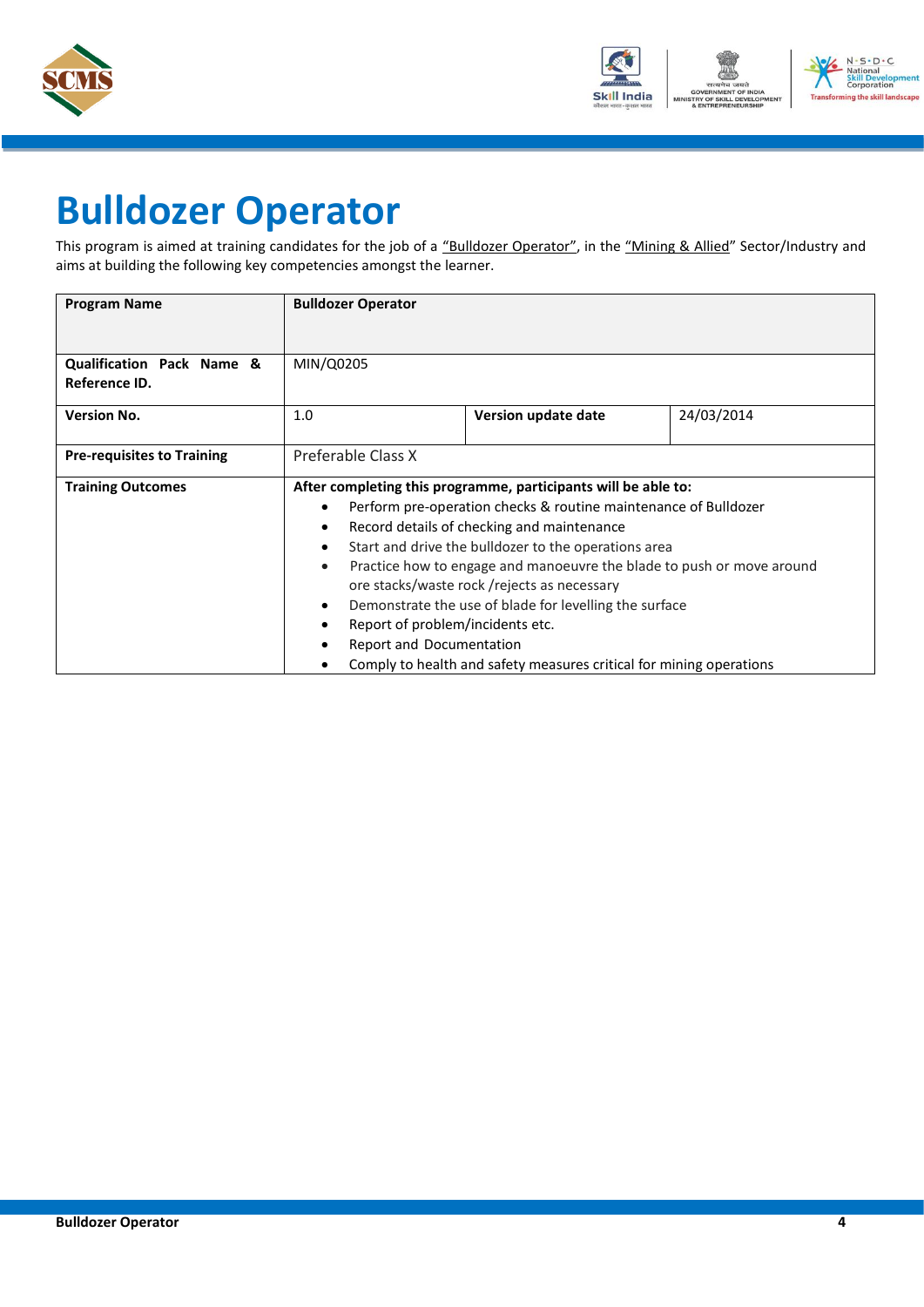



This course encompasses 4 out of 4 National Occupational Standards (NOS) of "Bulldozer Operator" Qualification Pack issued by "Skill Council for Mining Sector".

| Sr.<br>No.     | <b>Module</b>                                                                                                                                                                         | <b>Key Learning Outcomes</b>                                                                                                                                                                                                                                                                                                                                                                                                                                                                                                                                                                                                                                                                                                                                                                                                                                                                                                                                                                                                                                                                        | <b>Equipment Required</b>                                                                                                                                                                                                                                                                                                                                                                                                         |
|----------------|---------------------------------------------------------------------------------------------------------------------------------------------------------------------------------------|-----------------------------------------------------------------------------------------------------------------------------------------------------------------------------------------------------------------------------------------------------------------------------------------------------------------------------------------------------------------------------------------------------------------------------------------------------------------------------------------------------------------------------------------------------------------------------------------------------------------------------------------------------------------------------------------------------------------------------------------------------------------------------------------------------------------------------------------------------------------------------------------------------------------------------------------------------------------------------------------------------------------------------------------------------------------------------------------------------|-----------------------------------------------------------------------------------------------------------------------------------------------------------------------------------------------------------------------------------------------------------------------------------------------------------------------------------------------------------------------------------------------------------------------------------|
| $\mathbf{1}$   | <b>Introduction</b><br><b>Theory Duration</b><br>(hh:mm)<br>10:00<br><b>Practical Duration</b><br>(hh:mm)<br>26:00<br><b>Corresponding NOS</b><br><b>Code</b><br><b>Bridge Module</b> | Understand General Discipline in the class<br>$\bullet$<br>room (Do's & Don'ts)<br>Understand Role of bulldozer operator in<br>$\bullet$<br>mining industry<br>Understand benching in quarries, dressing<br>$\bullet$<br>of overhangs, undercuts, fencing, first aid<br>and hygiene<br>Illustrate standing orders in force at the<br>$\bullet$<br>mine.<br>Demonstrate safety in the vicinity of<br>$\bullet$<br>machinery.<br>Explain shot-firing and safety regulations.<br>$\bullet$<br>How and where to take shelter.<br>Learn and Practice Basic skills of<br>٠<br>communication<br>Learn<br>and<br>practice<br>Basic<br>reading<br>٠<br>capabilities to enable reading of signs,<br>notices and/or cautions at site.                                                                                                                                                                                                                                                                                                                                                                          | Computer With Internet, LCD<br>Projector, Trainer Chair & Pin<br>Up Boards, White Board                                                                                                                                                                                                                                                                                                                                           |
| $\overline{2}$ | <b>Prepare Bulldozer:</b><br>(hh:mm)<br>40:00<br><b>Practical Duration</b><br>(hh:mm)<br>90:00<br><b>Corresponding NOS</b><br><b>Code</b><br><b>MIN/N0215</b>                         | Adhere to time limits given by supervisor<br>$\bullet$<br>Check oil levels of engine, transmission,<br>$\bullet$<br>radiator coolant and brake<br>Check differential and hydraulic oil levels<br>$\bullet$<br>Check condition of parking brake, main horn,<br>$\bullet$<br>reverse horn, warning lamp and head light<br>Ensure availability of safety features in Dozers<br>$\bullet$<br>like Audio Visual Alarm, camera, mirrors,<br>Horn, auto fire protection system<br>Check fan belt tension, electrolyte level and<br>٠<br>terminal tightness<br>Clean the Bulldozer and outer element of air<br>$\bullet$<br>cleaner with compressed air<br>Top up oil in engine, transmission, etc. if<br>$\bullet$<br>necessary after checking<br>Apply grease to all greasing points<br>Drain accumulated water from the diesel<br>tank.<br>Maintain a checking/maintenance logbook to<br>detail all activitiesconducted before starting<br>the Bulldozer<br>Inform supervisor of those problems that<br>extend beyond scope of one's role<br>Fill out administrative forms as required by<br>the company | Bulldozer, Vehicle Driver Tool Box,<br>Helmet, Dust Mask, Goggles, Ear<br>Plug, Gloves, Reflective Jacket<br>,Safety Belt, Gum Boots, Fire<br>Extinguisher Cylinders, First Aid<br>Box, Fire Fighting Charts, First Aid<br>Charts, Computer With Internet,<br>LCD Projector, Trainer Chair &<br>Table, Demonstration Table, Pin<br>Up Boards, Slide wrench, Bulldozer<br>simulator, Spanner Set, White<br>Board, Vehicle Log Book |
| 3              | <b>Perform Bulldozer</b><br><b>Operations:</b>                                                                                                                                        | Plan the dozing job before starting the<br>manoeuvre                                                                                                                                                                                                                                                                                                                                                                                                                                                                                                                                                                                                                                                                                                                                                                                                                                                                                                                                                                                                                                                | Bulldozer, Vehicle Driver Tool Box,<br>Helmet, Dust Mask, Goggles, Ear<br>Plug, Gloves, Reflective Jacket<br>,Safety Belt, Gum Boots, Fire<br>Extinguisher Cylinders, First Aid                                                                                                                                                                                                                                                   |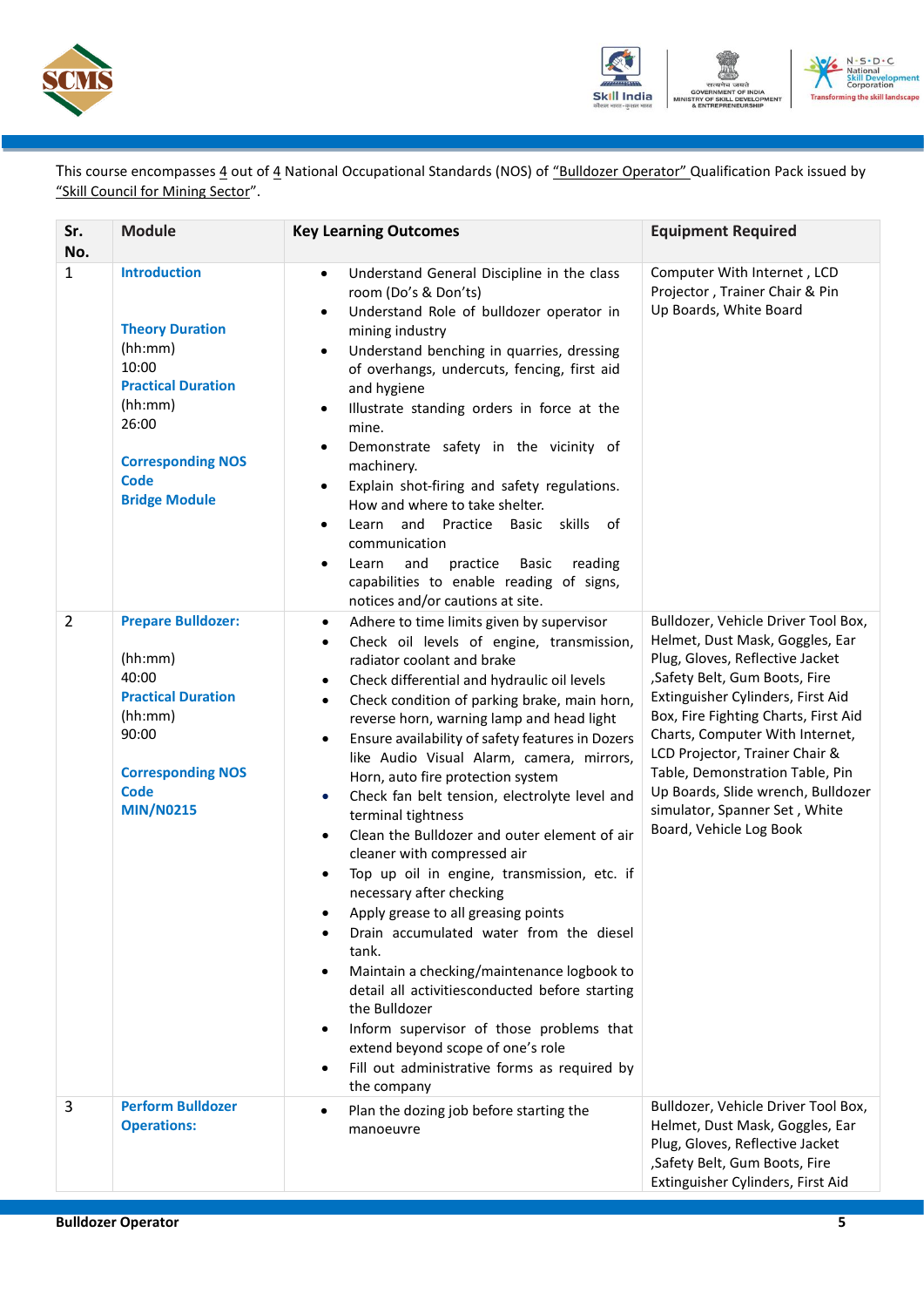





|   | <b>Theory Duration</b><br>(hh:mm)<br>12:00<br><b>Practical Duration</b><br>(hh:mm)<br>210:00<br><b>Corresponding NOS</b><br><b>Code</b><br><b>MIN/N 0216</b>                                                   | Inspect the site to identify any loose soil,<br>hidden deep trenches or marshy patches<br>where dozer could get stuck.<br>Ensure Bulldozer load and operating<br>$\bullet$<br>speed is within specified limits<br>Adhere to load targets and time limits given<br>$\bullet$<br>by supervisor<br>Fill out administrative forms as required by<br>the company<br>Ensure proper Lock out and Tag out scenario<br>to avoid any untoward incident triggered due<br>to unknowingly operation of machine /<br>system under maintenance.<br>Inform supervisor of any problems while<br>operating the Bulldozer<br>Ensure that no other operators travel on or<br>$\bullet$<br>stand near the Bulldozer<br>Ensure that walkway rules e.g. operating the<br>$\bullet$<br>Bulldozer within the permissible/allocated<br>areas are followed.<br>Perform dozing safely on down slopes, near<br>banks and bench edges<br>Use the correct slings and links<br>$\bullet$<br>Perform maintenance checks as and when<br>necessary | Box, Fire Fighting Charts, First Aid<br>Charts, Computer With Internet,<br>LCD Projector, Trainer Chair &<br>Table, Demonstration Table, Pin<br>Up Boards, Slide wrench, Bulldozer<br>simulator, Spanner Set, White<br>Board, Vehicle Log Book                                                                                                                                                                                    |
|---|----------------------------------------------------------------------------------------------------------------------------------------------------------------------------------------------------------------|-----------------------------------------------------------------------------------------------------------------------------------------------------------------------------------------------------------------------------------------------------------------------------------------------------------------------------------------------------------------------------------------------------------------------------------------------------------------------------------------------------------------------------------------------------------------------------------------------------------------------------------------------------------------------------------------------------------------------------------------------------------------------------------------------------------------------------------------------------------------------------------------------------------------------------------------------------------------------------------------------------------------|-----------------------------------------------------------------------------------------------------------------------------------------------------------------------------------------------------------------------------------------------------------------------------------------------------------------------------------------------------------------------------------------------------------------------------------|
| 4 | <b>Carry Out Reporting</b><br>and Documentation:<br><b>Theory Duration</b><br>(hh:mm)<br>20:00<br><b>Practical Duration</b><br>(hh:mm)<br>20:00<br><b>Corresponding NOS</b><br><b>Code</b><br><b>MIN/N0217</b> | Report problems/incidents as applicable in a<br>$\bullet$<br>timely manner.<br>Report to the appropriate authority as laid<br>down by the employer.<br>Follow reporting procedures as prescribed by<br>the employer.<br>Identify documentation to be completed<br>relating to one's role.<br>Record details<br>accurately<br>using<br>the<br>appropriate format.<br>Complete all documentation within<br>stipulated time.<br>Make sure documents are available to all<br>appropriate authorities to inspect                                                                                                                                                                                                                                                                                                                                                                                                                                                                                                     | Bulldozer, Vehicle Driver Tool Box,<br>Helmet, Dust Mask, Goggles, Ear<br>Plug, Gloves, Reflective Jacket<br>,Safety Belt, Gum Boots, Fire<br>Extinguisher Cylinders, First Aid<br>Box, Fire Fighting Charts, First Aid<br>Charts, Computer With Internet,<br>LCD Projector, Trainer Chair &<br>Table, Demonstration Table, Pin<br>Up Boards, Slide wrench, Bulldozer<br>simulator, Spanner Set, White<br>Board, Vehicle Log Book |
| 5 | <b>Health and Safety</b><br><b>Theory Duration</b><br>(hh:mm)<br>20:00<br><b>Practical Duration</b><br>(hh:mm)<br>62:00<br><b>Corresponding NOS</b><br><b>Code</b>                                             | Perform storage and transport of hazardous<br>$\bullet$<br>materials compliant with safety guidelines<br>prescribed by DGMS.<br>Deal with misfires as per statutory<br>٠<br>requirement<br>Comply with safety regulations and<br>$\bullet$<br>procedures in case of fire hazard.<br>Operate various grades of fire extinguishers.<br>$\bullet$<br>Work responsibly and as safe and careful<br>$\bullet$<br>as possible so as not to put the health and<br>safety of self or others at risk, including<br>members of the public                                                                                                                                                                                                                                                                                                                                                                                                                                                                                  | Helmet, Dust Mask, Goggles, Ear<br>Plug, Gloves, Reflective Jacket,<br>Safety Belt, Gum Boots/ Safety<br>shoes , Fire Extinguisher<br>Cylinders , First Aid Box, Fire<br>Fighting Charts, First Aid Charts                                                                                                                                                                                                                        |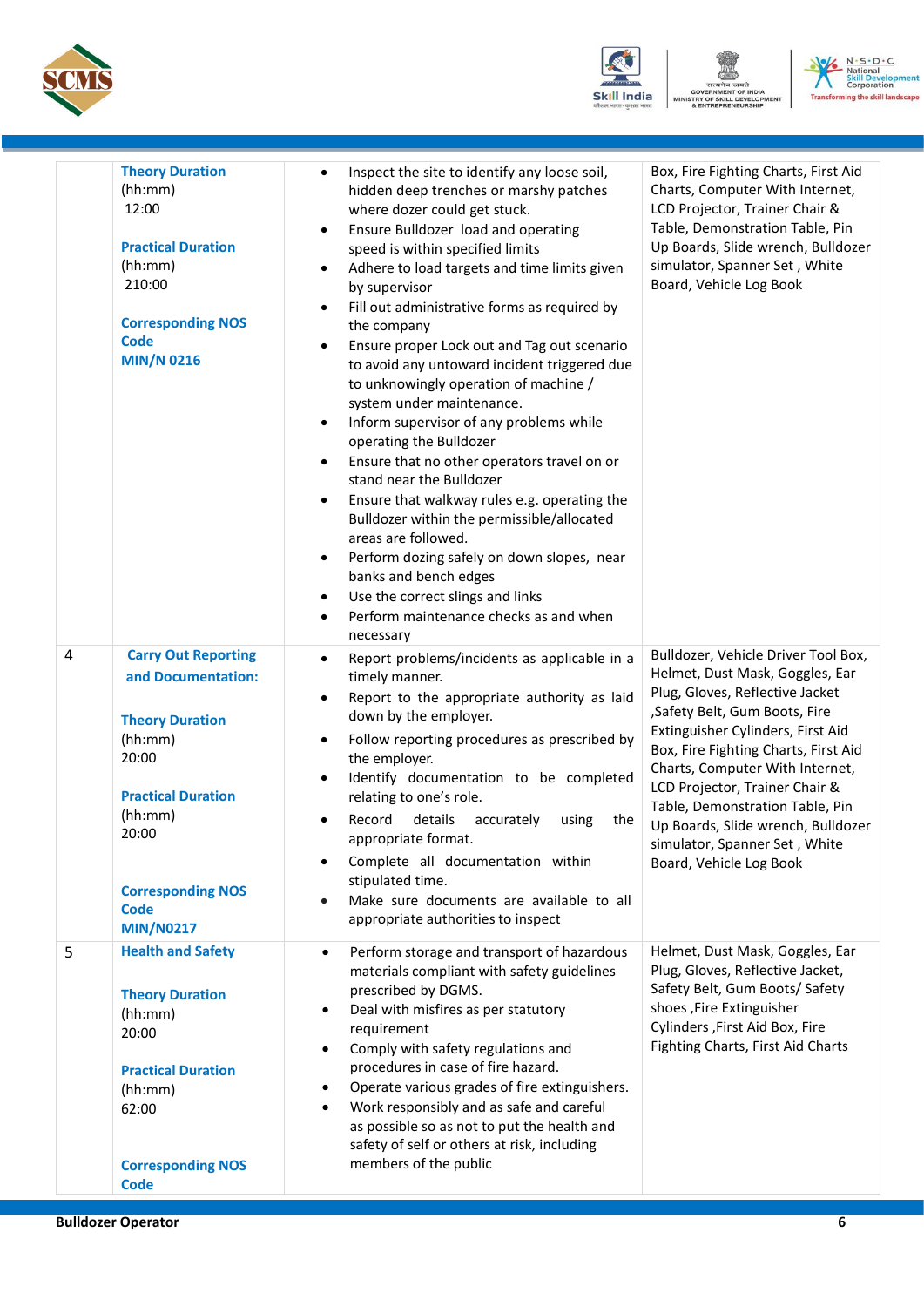





| <b>MIN/N0204</b>                                                        | Demonstrate careful practices in handling<br>$\bullet$<br>explosives.<br>Identify characteristics of post-blast fumes<br>$\bullet$<br>and take necessary precautions.<br>• Wears safety gear such as hard hat,<br>respiratory protection, eye protection, ear<br>protection |
|-------------------------------------------------------------------------|-----------------------------------------------------------------------------------------------------------------------------------------------------------------------------------------------------------------------------------------------------------------------------|
| <b>Total Duration</b>                                                   | <b>Unique Equipment Required:</b>                                                                                                                                                                                                                                           |
| <b>Theory Duration</b><br>102:00<br><b>Practical Duration</b><br>408:00 | <b>Bulldozer</b>                                                                                                                                                                                                                                                            |

Grand Total Course Duration: 510 Hours, 0 Minutes (This syllabus/ curriculum has been approved by SSC: Skill Council for Mining Sector)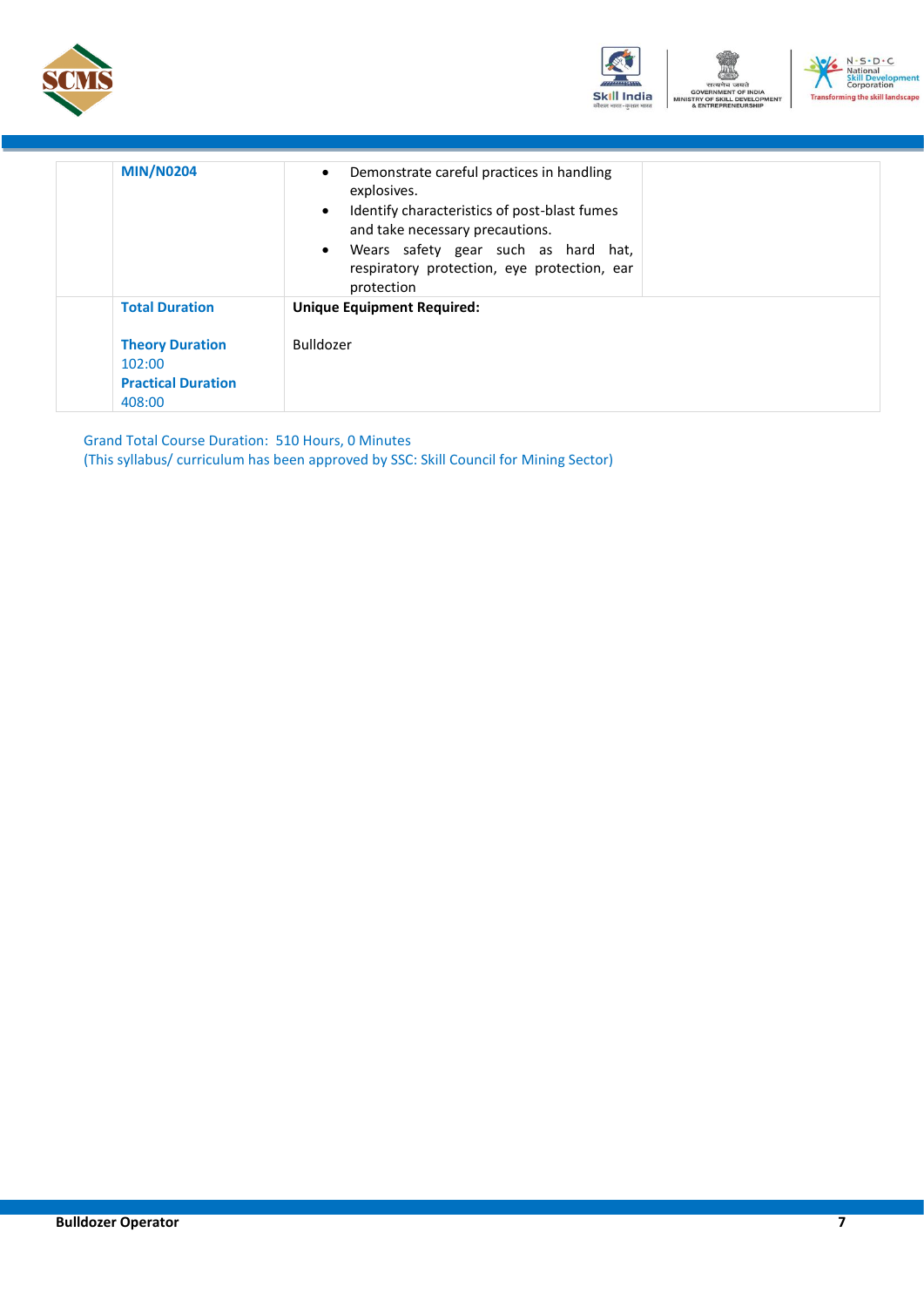



### <span id="page-7-0"></span>**Trainer Prerequisites for Job role: "Bulldozer Operator" mapped to Qualification Pack: "MIN/Q0205"**

| Sr.<br><b>No</b> | Area                  | <b>Details</b>                                                                                                                                           |  |  |
|------------------|-----------------------|----------------------------------------------------------------------------------------------------------------------------------------------------------|--|--|
|                  |                       |                                                                                                                                                          |  |  |
| 1                | <b>Description</b>    | To deliver accredited training service, mapping to the curriculum detailed above, in accordance<br>with the Qualification Pack "MIN/Q0205".              |  |  |
| $\mathcal{P}$    | Personal              | This job requires sensitivity to problem solving, safety orientation, reading, writing and                                                               |  |  |
|                  | <b>Attributes</b>     | communication skills and good agility. The person should be of good physical condition with<br>good vision and must pass through periodic medical tests. |  |  |
| 3                | <b>Minimum</b>        | Class $X/$ ITI or                                                                                                                                        |  |  |
|                  | <b>Educational</b>    | Diploma in Mining/ Mechanical or                                                                                                                         |  |  |
|                  | <b>Qualifications</b> | B-Tech in Mining/ Mechanical                                                                                                                             |  |  |
| 4a               | <b>Domain</b>         | Certified for Job Role: "Bulldozer Operator" mapped to QP: "MIN/Q205, v1.0". Minimum                                                                     |  |  |
|                  | <b>Certification</b>  | accepted score is 70%                                                                                                                                    |  |  |
| 4b               | <b>Platform</b>       | Recommended that the Trainer is certified for the Job Role: "Trainer", mapped to the                                                                     |  |  |
|                  | <b>Certification</b>  | Qualification Pack: "MEP/Q0102". Minimum accepted score as per SSC guidelines is 80%.                                                                    |  |  |
| 5                | <b>Experience</b>     | Class X/ITI - 6 years<br>1.                                                                                                                              |  |  |
|                  |                       | Diploma in Mining/ Mechanical- 5 years<br>2.                                                                                                             |  |  |
|                  |                       | B-Tech in Mining/ Mechanical - 4 years<br>3.                                                                                                             |  |  |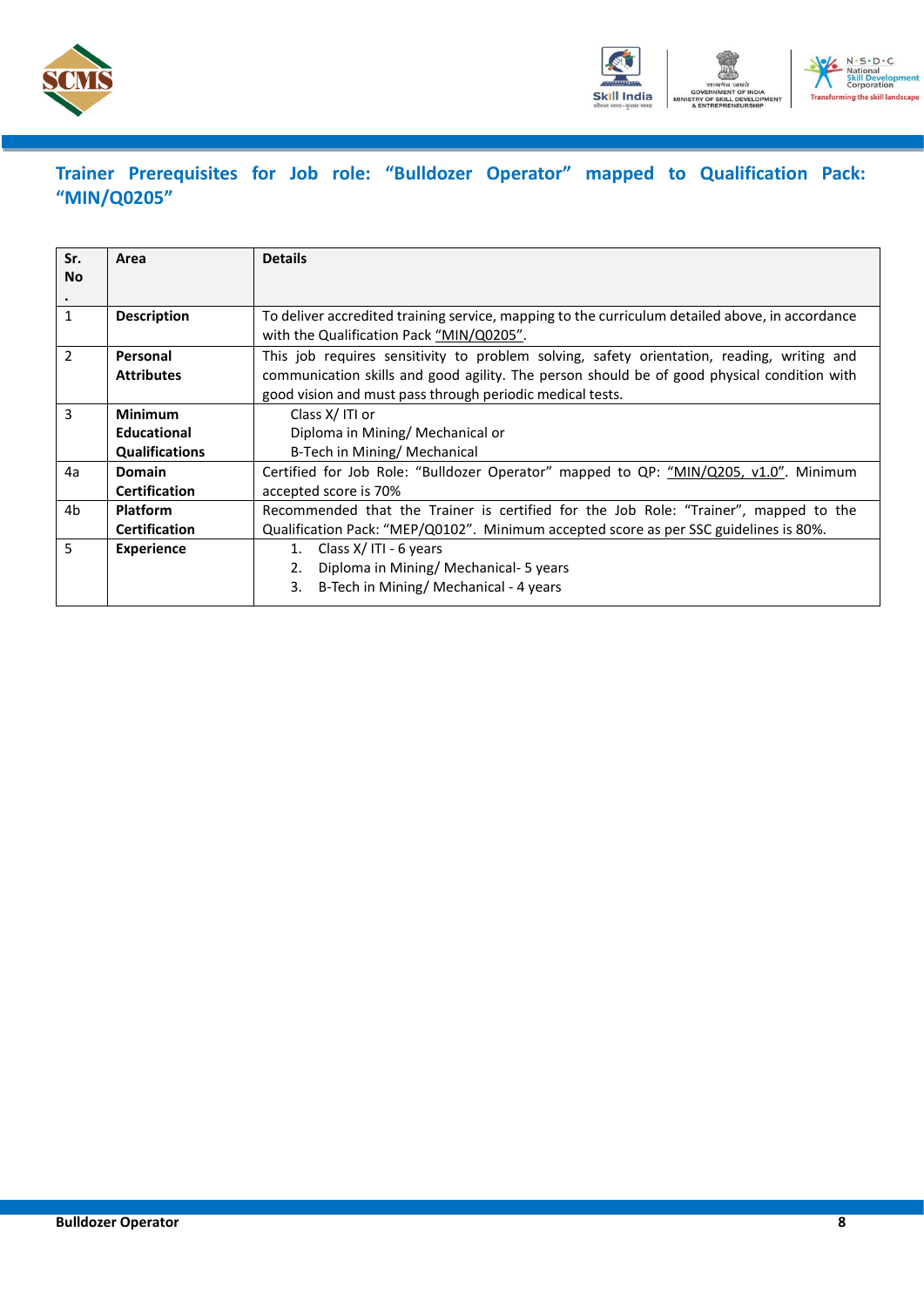



#### <span id="page-8-0"></span>**Annexure: Assessment Criteria**

| <b>Assessment Criteria for Bulldozer Operator</b> |                                        |
|---------------------------------------------------|----------------------------------------|
| <b>Job Role</b>                                   | <b>Bulldozer Operator</b>              |
| <b>Qualification Pack</b>                         | <b>MIN/Q0205</b>                       |
| <b>Sector Skill Council</b>                       | <b>Skill Council for Mining Sector</b> |

| Sr.            | <b>Guidelines for Assessment</b>                                                                                           |
|----------------|----------------------------------------------------------------------------------------------------------------------------|
| No.            |                                                                                                                            |
| $\mathbf{1}$   | Criteria for assessment for each Qualification Pack will be created by the Sector Skill Council. Each Performance Criteria |
|                | (PC) will be assigned marks proportional to its importance in NOS. SSC will also lay down proportion of marks for.         |
| $\overline{2}$ | The assessment for the theory part will be based on knowledge bank of questions created by the SSC.                        |
| $\overline{3}$ | Assessment will be conducted for all compulsory NOS, and where applicable, on the selected elective/option NOS/set         |
|                | of NOS.                                                                                                                    |
| 4              | Individual assessment agencies will create unique evaluations for skill practical for every student at each                |
|                | examination/training Centre based on these criteria.                                                                       |
| 5 <sup>1</sup> | Individual assessment agencies will create unique question papers for theory part for each candidate at each               |
|                | examination/training center (as per assessment criteria below).                                                            |
| 6              | To pass the Qualification Pack, every trainee should score a minimum of 70% of aggregate marks to successfully clear       |
|                | the assessment.                                                                                                            |
| 7.             | In case of <i>unsuccessful completion</i> , the trainee may seek reassessment on the Qualification Pack.                   |

|                                         | <b>Compulsory NOS</b>                                                                                                                       |                  |                | <b>Marks Allocation</b> |                                   |
|-----------------------------------------|---------------------------------------------------------------------------------------------------------------------------------------------|------------------|----------------|-------------------------|-----------------------------------|
| <b>Total Marks: 100</b>                 |                                                                                                                                             |                  |                |                         |                                   |
| Assessment<br>outcome                   | <b>Assessment Criteria for outcomes</b>                                                                                                     | Total Mark (100) | Out Of         | <b>Theory</b>           | <b>Skills</b><br><b>Practical</b> |
|                                         | PC1. Adhere to time limits given by<br>supervisor.                                                                                          |                  | 1              | 1                       | $\mathbf{0}$                      |
| 1. MIN/N 0215<br>(Prepare<br>Bulldozer) | PC2. Check oil levels of engine,<br>transmission, radiator coolant and<br>brake.                                                            | 25               | $\overline{2}$ | 1                       | 1                                 |
|                                         | PC3. Check differential and hydraulic<br>oil levels.                                                                                        |                  | $\overline{2}$ | 1                       | 1                                 |
|                                         | PC4. Check condition of parking<br>brake, main horn, reverse horn,<br>warning lamp and head light.                                          |                  | $\overline{2}$ | 0                       | $\overline{2}$                    |
|                                         | PC5. Ensure availability of safety<br>features in Dozers like Audio<br>Visual Alarm, camera, mirrors,<br>Horn, auto fire protection system. |                  | $\overline{2}$ | 1                       | 1                                 |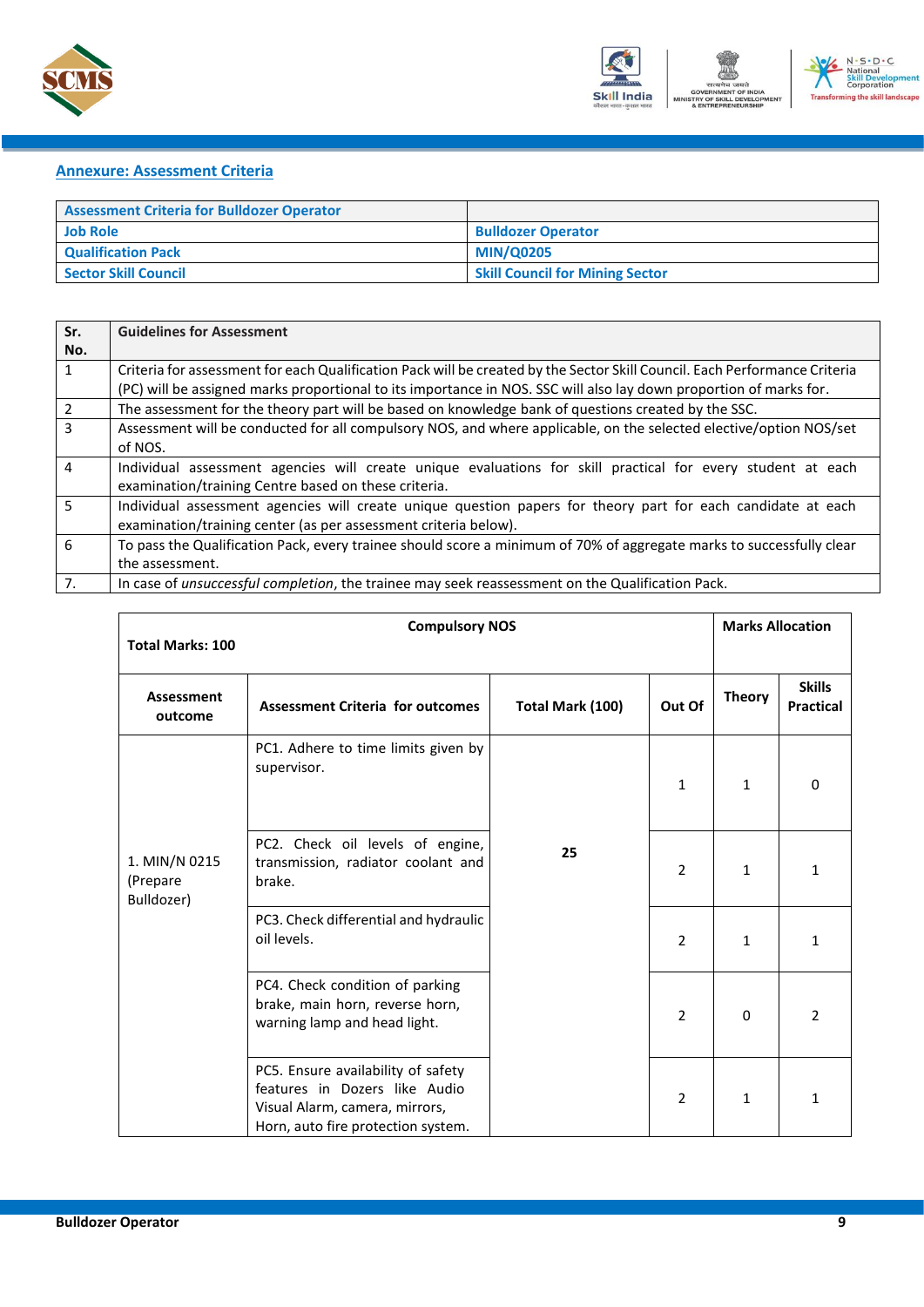





|                                                       | PC6. Check fan belt tension,<br>level<br>electrolyte<br>and<br>terminal tightness                                              |              | $\overline{2}$ | $\Omega$                | $\overline{2}$ |
|-------------------------------------------------------|--------------------------------------------------------------------------------------------------------------------------------|--------------|----------------|-------------------------|----------------|
|                                                       | PC7. Clean the Bulldozer and outer<br>element of air cleaner with<br>compressed air.                                           |              | $\overline{2}$ | 0                       | $\overline{2}$ |
|                                                       | PC8. Top up oil in engine,<br>transmission, etc. if necessary after<br>checking                                                |              | $\overline{2}$ | 0                       | $\overline{2}$ |
|                                                       | PC9. Apply grease to all greasing<br>points                                                                                    |              | $\overline{2}$ | 0                       | $\overline{2}$ |
|                                                       | PC10. Drain accumulated water<br>from the diesel tank.                                                                         |              | $\overline{2}$ | 0                       | $\overline{2}$ |
|                                                       | Maintain<br>PC11.<br>a<br>checking/maintenance logbook to<br>detail all activities conducted before<br>starting the Bulldozer  |              | $\overline{2}$ | 1                       | $\mathbf{1}$   |
|                                                       | PC12. Inform supervisor of those<br>problems that extend beyond scope<br>of one's role                                         |              | $\overline{2}$ | $\mathbf{1}$            | $\mathbf{1}$   |
|                                                       | PC13. Fill out administrative forms<br>as required by the company                                                              |              | $\overline{2}$ | 2                       | 0              |
|                                                       |                                                                                                                                | <b>Total</b> | 25             | $\overline{\mathbf{z}}$ | 18             |
| 2. MIN/N 0216<br>(Perform<br>Bulldozer<br>Operations) | PC1. Plan the dozing job before<br>starting the maneuver                                                                       | 30           | $\overline{2}$ | $\mathbf{1}$            | $\mathbf{1}$   |
|                                                       | PC2. Inspect the site to identify any<br>loose soil, hidden deep trenches or<br>marshy patches where dozer could<br>get stuck. |              | $\overline{4}$ | 0                       | 4              |
|                                                       | PC3. Ensure Bulldozer load and<br>operating speed is within specified<br>limits                                                |              | 3              | $\mathbf{1}$            | $\overline{2}$ |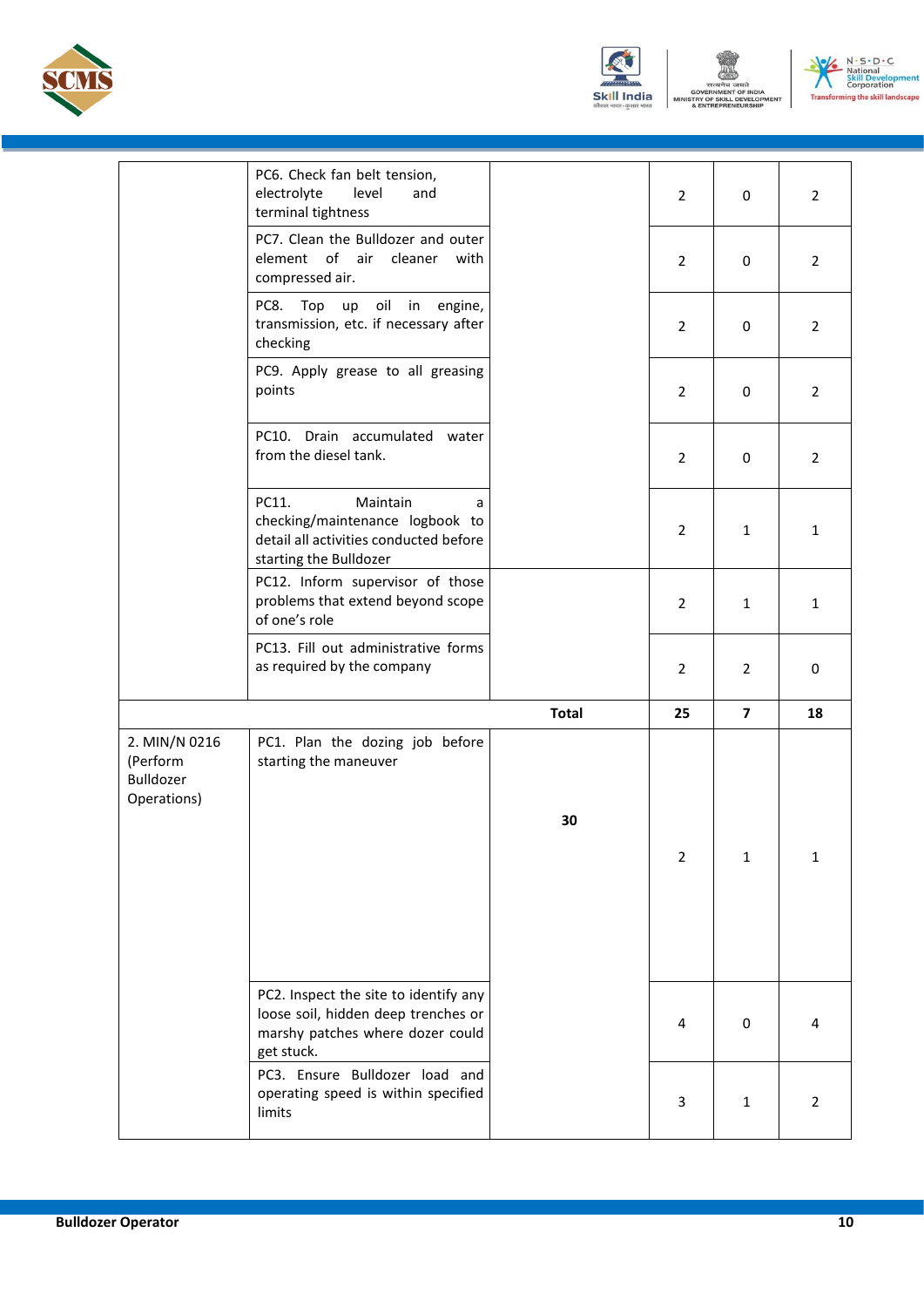





|                                                                | PC4. Adhere to load targets and<br>time limits given by supervisor                                                                                                                           |              | 4              | $\mathbf{1}$   | 3              |
|----------------------------------------------------------------|----------------------------------------------------------------------------------------------------------------------------------------------------------------------------------------------|--------------|----------------|----------------|----------------|
|                                                                | PC5. Fill out administrative forms as<br>required by the company                                                                                                                             |              | $\mathbf{1}$   | 1              | 0              |
|                                                                | PC6. Ensure proper Lock out and<br>Tag out scenario to avoid any<br>untoward incident triggered due<br>to unknowingly operation of<br>machine<br>system<br>under<br>$\prime$<br>maintenance. |              | $\overline{2}$ | 0              | 2              |
|                                                                | PC7. Inform supervisor of any<br>problems while operating the<br>Bulldozer                                                                                                                   |              | $\overline{2}$ | 1              | 1              |
|                                                                | PC8. Ensure that no other operators<br>travel on or stand near the<br>Bulldozer                                                                                                              |              | $\overline{2}$ | 0              | 2              |
|                                                                | PC9. Ensure that walkway rules e.g.<br>operating the Bulldozer within the<br>permissible/allocated<br>areas<br>are<br>followed.                                                              |              | $\overline{2}$ | 1              | 1              |
|                                                                | PC10. Perform dozing safely on<br>down slopes, near banks and bench<br>edges                                                                                                                 |              | 4              | $\overline{2}$ | 2              |
|                                                                | PC11. Use the correct slings and<br>links                                                                                                                                                    |              | $\overline{2}$ | 1              | 1              |
|                                                                | PC12. Perform maintenance checks<br>as and when necessary                                                                                                                                    |              | $\overline{2}$ | $\mathbf{1}$   | 1              |
|                                                                |                                                                                                                                                                                              | <b>Total</b> | 30             | 6              | 22             |
|                                                                |                                                                                                                                                                                              |              |                |                |                |
| 3. MIN/N 0217<br>(Carry Out<br>Reporting and<br>Documentation) | PC1. Report problems/incidents as<br>applicable in a timely manner.                                                                                                                          |              | 3              | $\mathbf{1}$   | $\overline{2}$ |
|                                                                | PC2. Report to the appropriate<br>authority as laid down by the<br>employer                                                                                                                  | 15           | 3              | $\mathbf{1}$   | $\overline{2}$ |
|                                                                |                                                                                                                                                                                              |              |                |                |                |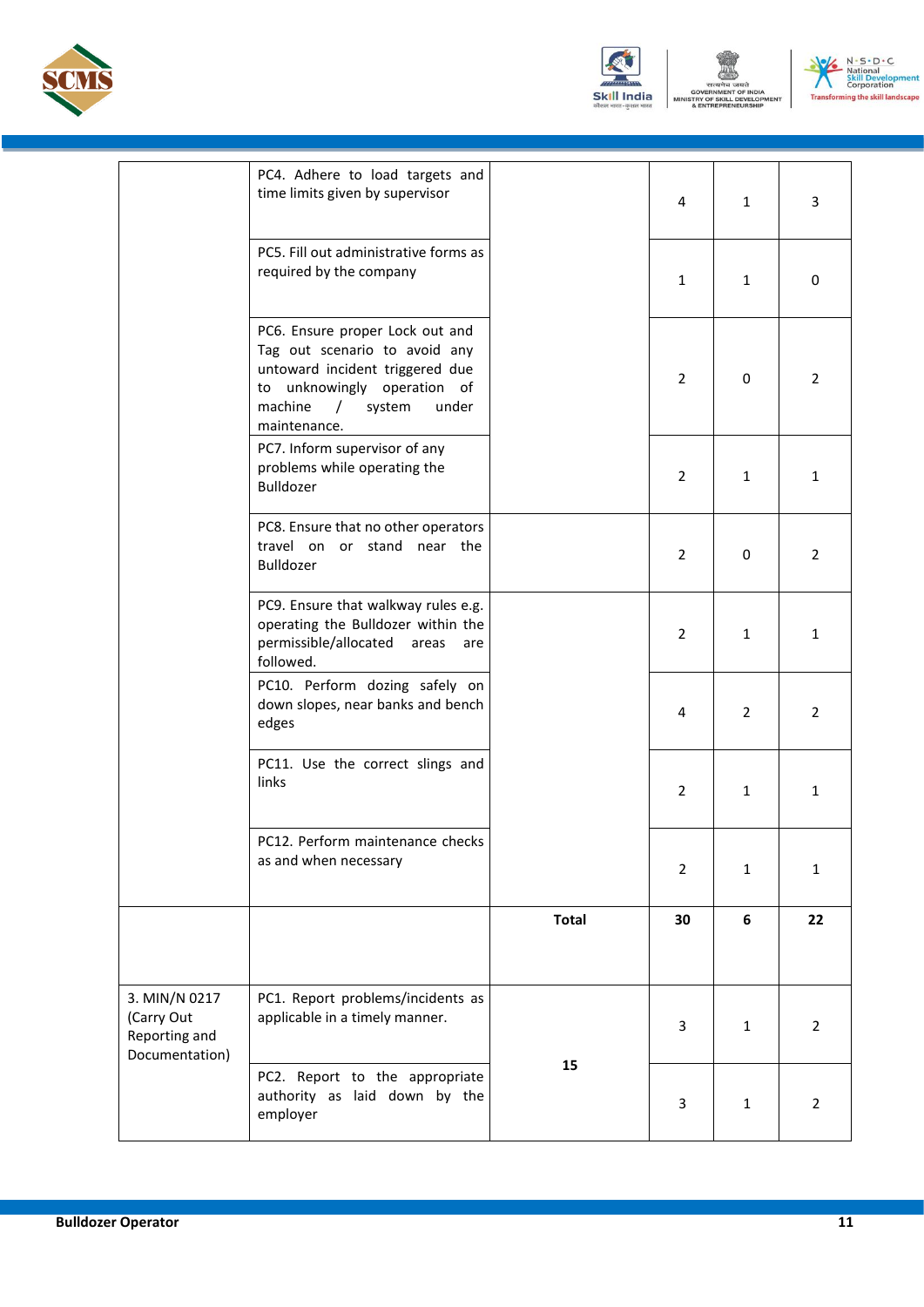





|                                         | PC3. Follow reporting procedures as<br>prescribed by the employer                                                                                                       |              | $\overline{2}$ | $\mathbf{1}$   | $\mathbf{1}$ |
|-----------------------------------------|-------------------------------------------------------------------------------------------------------------------------------------------------------------------------|--------------|----------------|----------------|--------------|
|                                         | PC4. Identify documentation to be<br>completed relating to one's role                                                                                                   |              | $\overline{2}$ | 0              | 2            |
|                                         | PC5. Record details accurately using<br>the appropriate format                                                                                                          |              | $\overline{2}$ | 1              | $\mathbf{1}$ |
|                                         | PC6. Complete all documentation<br>within stipulated time.                                                                                                              |              | $\overline{2}$ | 1              | $\mathbf{1}$ |
|                                         | PC7. Make sure documents are<br>available<br>all<br>to<br>appropriate<br>authorities to inspect                                                                         |              | $\mathbf{1}$   | $\mathbf{1}$   | 0            |
|                                         |                                                                                                                                                                         | <b>Total</b> | 15             | 6              | 9            |
|                                         | PC1. Perform storage and transport<br>of hazardous materials compliant<br>with safety guidelines prescribed by<br>DGMS.                                                 |              | 5              | $\overline{2}$ | 3            |
|                                         | PC2. Deal with misfires as per<br>statutory requirement                                                                                                                 |              | 5              | 1              | 4            |
| 4. MIN/N 0204<br>(Health and<br>Safety) | PC3.<br>with<br>Comply<br>safety<br>regulations and procedures in<br>case of fire hazard.                                                                               | 30           | 4              | $\mathbf{1}$   | 3            |
|                                         | PC4. Operate various grades of fire<br>extinguishers.                                                                                                                   |              | 3              | 1              | 2            |
|                                         | PC5. Work responsibly and as safe<br>and careful as possible so as not to<br>put the health and safety of self or<br>others at risk, including members of<br>the public |              | 3              | 0              | 3            |
|                                         | PC6. Demonstrate careful practices<br>in handling explosives.                                                                                                           |              | 5              | $\mathbf{1}$   | 4            |
|                                         |                                                                                                                                                                         |              |                |                |              |